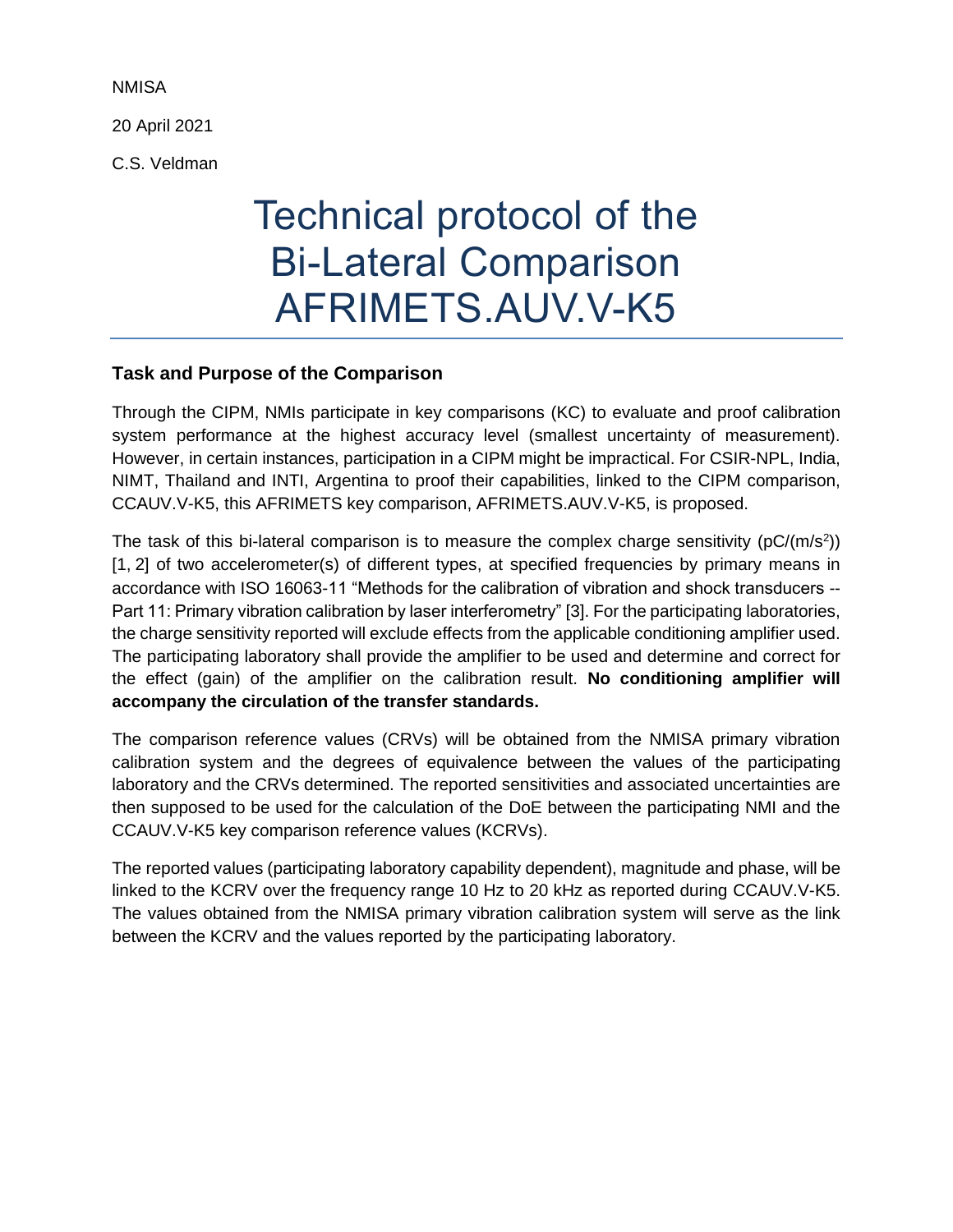## **Pilot Laboratory**

Pilot laboratory for this comparison is:

National Metrology Laboratory of South Africa (NMISA) Acoustics, Ultrasound and Vibration Section CSIR Campus, Building 7 Meiring Naude Road **Brummeria** 0184 South Africa

#### **Contact Person:**

C.S. Veldman Phone:+27 12 841 4008 E-mail: CSVeldman@NMISA.org

## *The address above is the delivery address for the set of artefacts***.**

## *The delivery address for reports is*:

C.S. Veldman NMISA, AUV Private Bag X34 Lynnwood Ridge 0040 South Africa

## **Participants**

The following laboratories have been registered as participants in the agreed comparison:

## *Contact details of participating laboratory representative(s):*

**1) NMISA** / South Africa (Pilot & Reference Laboratory) National Metrology Institute of South Africa Acoustics, Ultrasound and Vibration Laboratory C.S. Veldman Private Bag X34 Lynnwood Ridge 0040 South Africa Phone: +27 12 841 4008 E-mail: [CSVeldman@NMISA.org](mailto:CSVeldman@NMISA.org)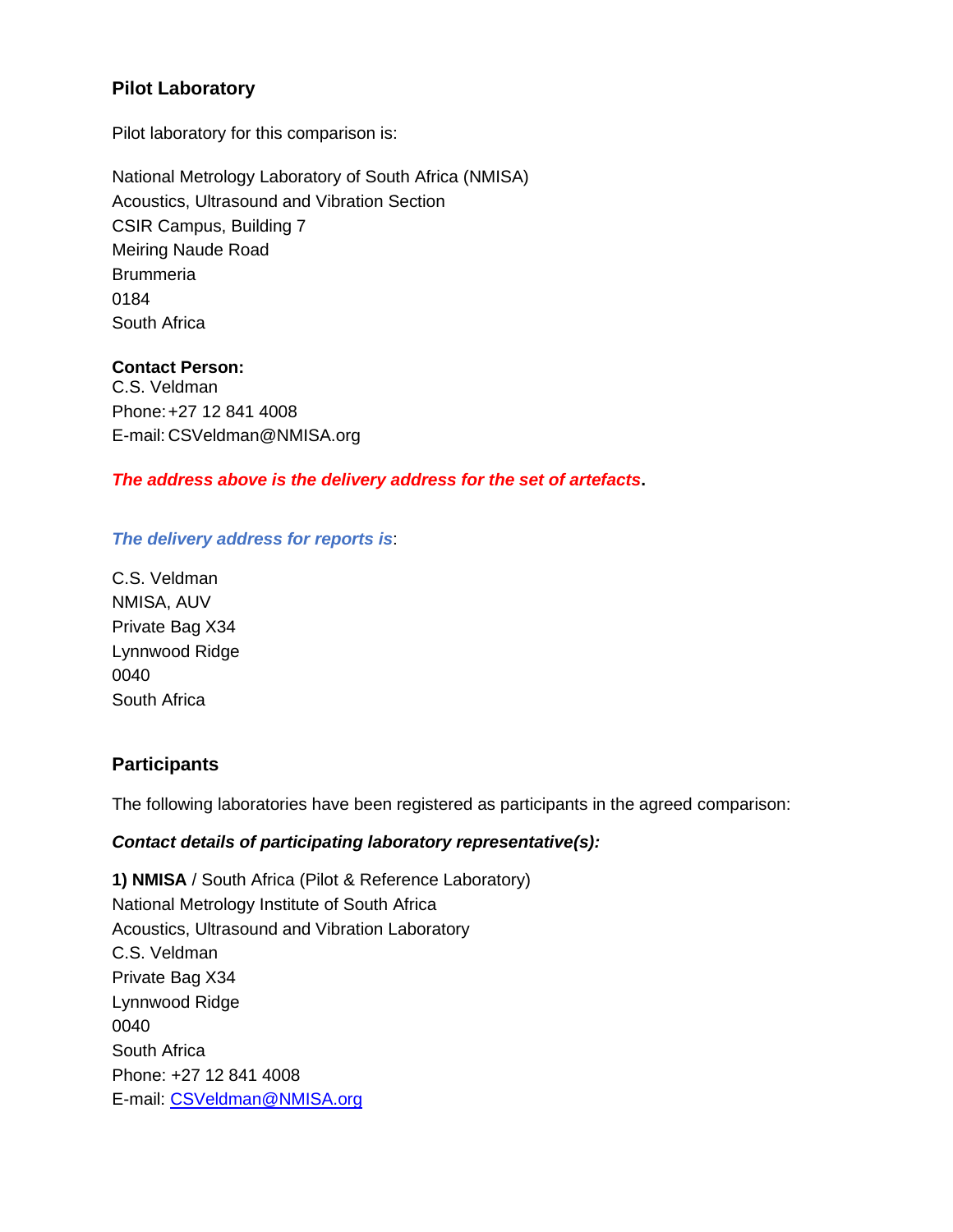**2) CSIR** India (NPLI) CSIR-National Physical Laboratory Acoustics and Vibration Standards Dr. Naveen Garg New Delhi 110 012 India

Phone: + 91 986 837 7370 E-mail: [ngarg@nplindia.org](mailto:ngarg@nplindia.org)

## **3) NIMT**

Mr. Pairoj Rattanangkul National Institute of Metrology (Thailand) 75/7 Rama VI Rd. **Thungphayathai Rajthevi** Bangkok 10400 Thailand

Phone: +66 85 901 1001 E-mail: [pairoj@nimt.or.th](mailto:pairoj@nimt.or.th)

**4) INTI** Instituto Nacional de Tecnología Industrial Lic. Federico A. Serrano Laboratorio de Acústica y Vibraciones Departamento de Mecánica y Acústica - Metrología Física Subgerencia Operativa Metrología Científica e Industrial

Phone (+54 11) 4724 6200/300/400 E-mail: [fserrano@inti.gob.ar](mailto:fserrano@inti.gob.ar)

# **Terms of Participation**

Following recommendations from the published document, "Recommendations from the Working Group on the Implementation and Operation of the CIPM MRA" [4], NMISA, as member of AFRIMETS, is piloting this key comparison as the linking laboratory between NPLI, NIMT, INTI (participating NMIs) and CCAUV.V-K5. Following this recommendation, this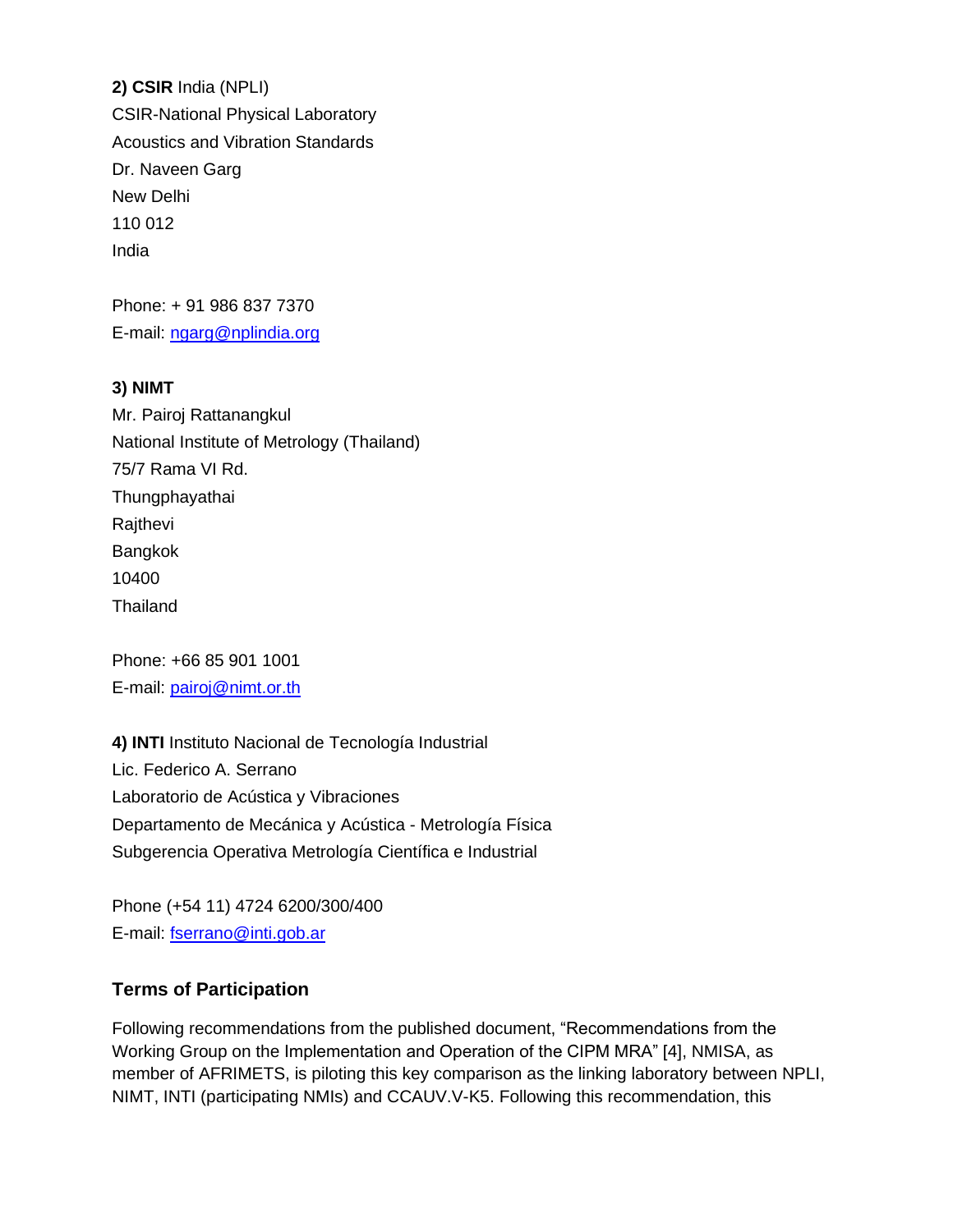technical protocol is distributed to the chairman of the CCAUV Key Comparison Working Group (CCAUV KCWG) for review and approval on behalf of the CCAUV.

The participating NMIs wishes to demonstrate the degree of equivalence of their primary vibration calibration capability internationally. For this, these participating NMIs indicated their willingness to participate in this key comparison to support future CMC submissions.

The intent is to cover the scope of CCAUV.V-K5, within the current capability of the participating NMI, with a sufficiently low measurement uncertainty by the participants.

The participating NMIs agree to participate in this key comparison voluntarily and to abide by the stipulations laid out in this protocol.

*The participating NMI will carry all related cost for its leg of the comparison (courier- and customs fees, export from South Africa and re-import to South Africa). The artifacts will be circulated as follows*:

**Leg 1**: From South Africa to India, back to South Africa from India.

Import/export: Temporary export.

NPLI is responsible for all courier arrangements and costs. This includes collection from NMISA, South Africa and delivery to NMISA, South Africa.

**Leg 2:** From South Africa to Thailand, back to South Africa from Thailand.

Import/export: Temporary export.

NIMT is responsible for all courier arrangements and costs. This includes collection from NMISA, South Africa and delivery to NMISA, South Africa.

**Leg 3:** From South Africa to Argentina, back to South Africa from Argentina.

Import/export: Temporary export.

INTI is responsible for all courier arrangements and costs. This includes collection from NMISA, South Africa and delivery to NMISA, South Africa.

The Pilot Laboratory, NMISA, will make the artefacts available for the duration of the comparison. NMISA will arrange the ATA Carnet and carry the cost for the carnet. NMISA will compile all documentation required for the temporarily export.

NMISA will submit its official comparison results to the CCAUV Secretariat at a date not later than the date on which the artefacts are shipped to the first participant, NPLI. These calibration results will be used to link the results of the participating NMIs to the KCRV for the frequency interval 10 Hz to 20 kHz and to calculate a CRV from 5 Hz to < 10 Hz.

## **Devices Under Test and Measurement Conditions**

For the calibration task of this Comparison, a set of two piezoelectric accelerometers will be circulated among the participating laboratories.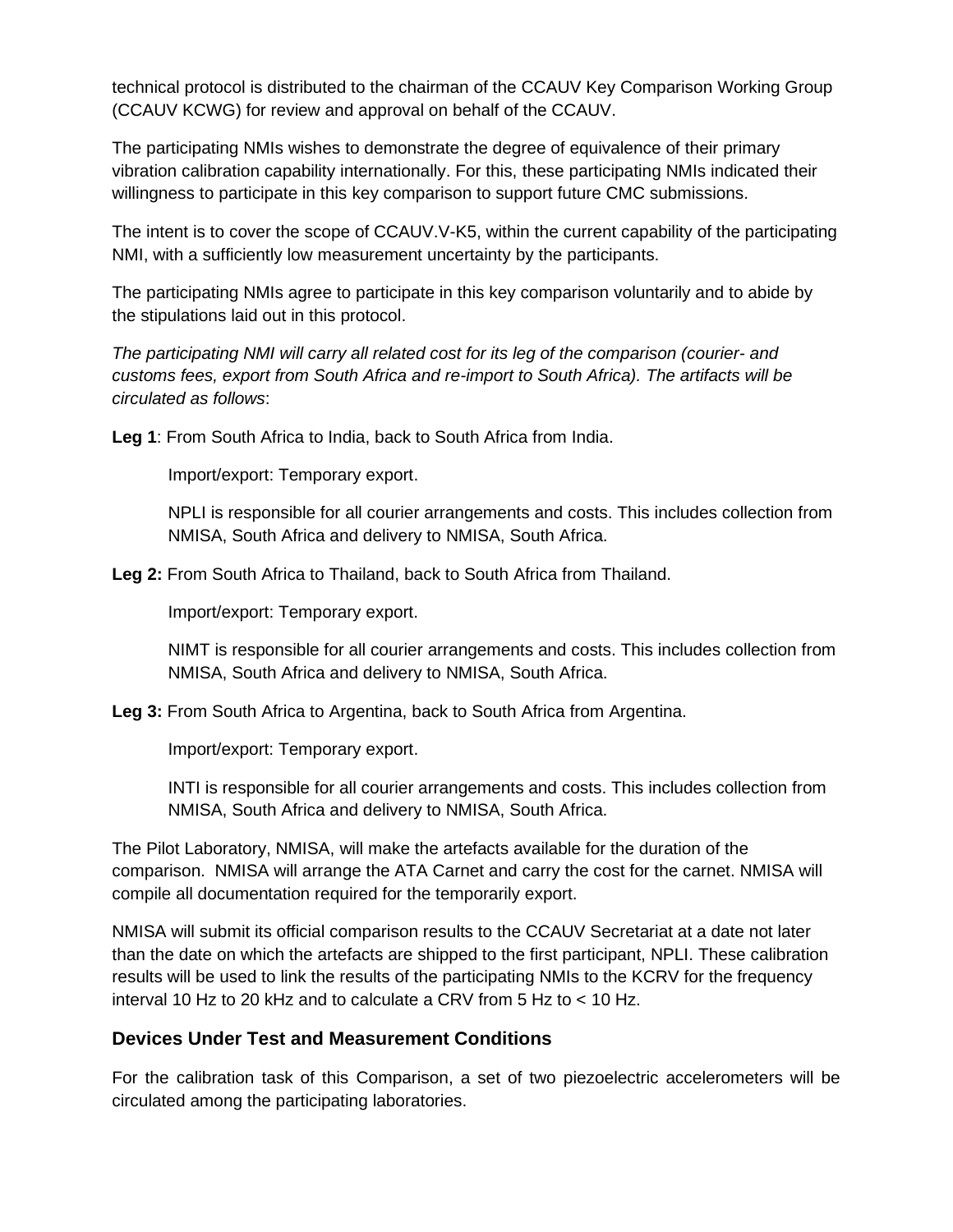The individual transducers being:

- a Brϋel & Kjær 8305-001 (SN: 2860147) "single ended" (SE) type,
	- o the SE accelerometer/adaptor combination is referred to hereafter as the "SE Device"
- an ENDEVCO 2270 (SN: 14317) "back to back" (BB) type.



*Figure 1:* Reference surfaces indicated for the Brϋel & Kjær 8305-001 accelerometer complete with adaptor and the ENDEVCO 2270



*Figure 2:* Drawing showing stainless steel adaptor dimensions. Drawing is not to scale.

The accelerometers are to be calibrated for magnitude (*Sqa*) and phase (*θqa*) of their complex charge sensitivity according to those procedures and conditions implemented by the NMI in conformance with ISO 16063-11 [3] which provide magnitude and phase information of the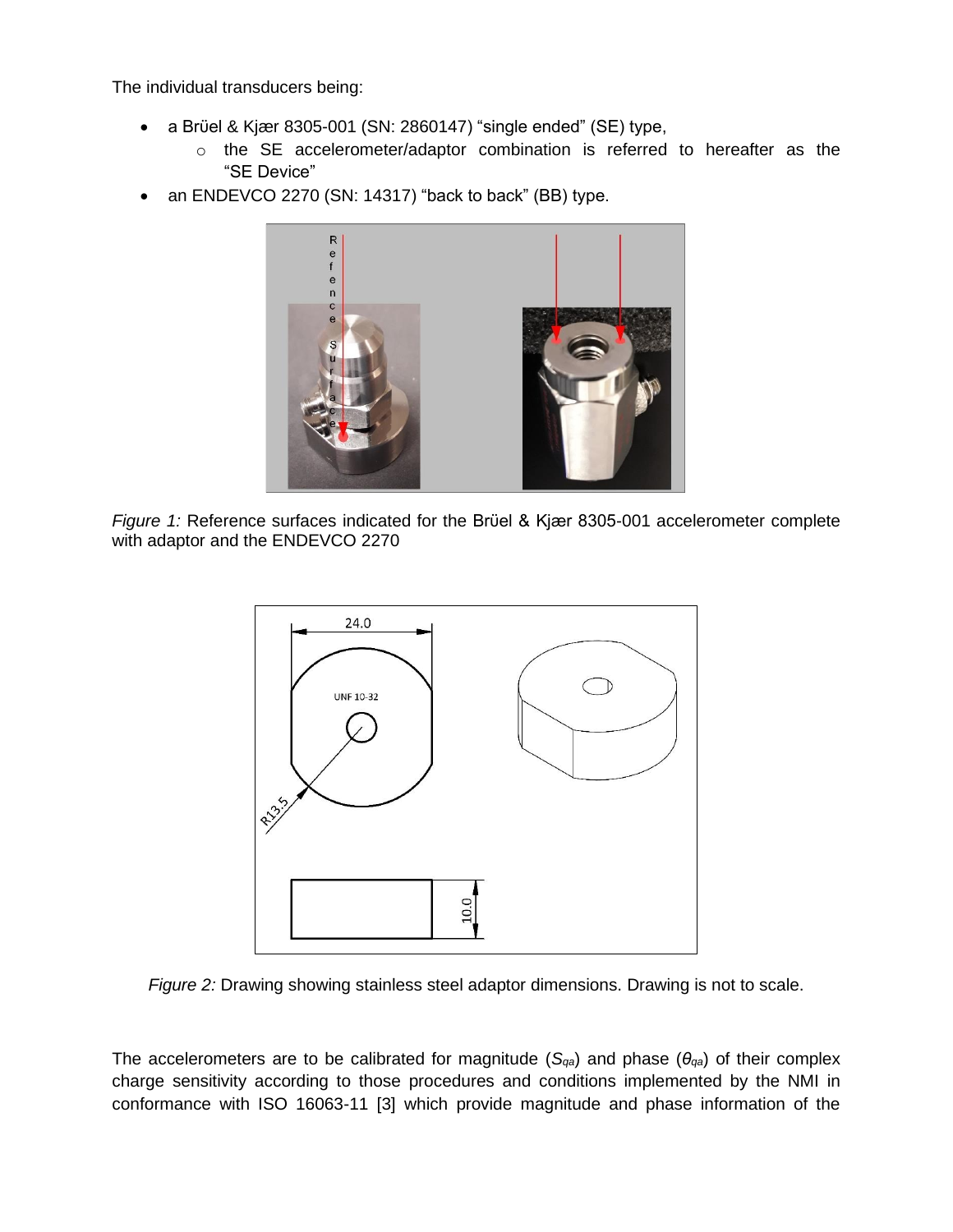artefact. The sensitivities reported shall be for the accelerometer's alone, excluding any effects from the charge amplifier.

The frequency range of the measurements was agreed to be from 5 Hz to 20 kHz. **Laboratories whose current capability does not cover the complete frequency range of 5 Hz to 20 kHz, will submit calibration results over its capability current frequency range.**

Only the frequency subset of 10 Hz to 20 kHz will be linked to CCAUV.V-K5. The laboratories are supposed to measure at the following frequencies (all values are in Hz).

5, 6.3, 8, 10, 12.5, 16, 20, 25, 31.5, 40, 50, 63, 80, 100, 125, 160, 200, 250, 315, 400, 500, 630, 800, 1 000, 1 250, 1 500, 1 600, 2 000, 2 500, 3 000, 3 150, 3 500, 4 000, 4 500, 5 000, 5 500, 6 000, 6 300, 6 500, 7 000, 7 500, 8 000, 8 500, 9 000, 9 500, 10 000, 10 500, 11 000, 11 500, 12 000, 12 500, 13 000, 13 500, 14 000, 14 500, 15 000, 15 500, 16 000, 16 500, 17 000, 17 500, 18 000, 18 500, 19 000, 19 500, 20 000.

*Note: this set does deviate from the standard frequencies of ISO 266 [5]*.

Participating laboratories will provide magnitude and phase results**,** over the specified frequency range. Laboratories are required to provide calibration results that fall within its system's calibration capabilities at the time of this comparison only.

The charge amplifier used for the calibration is not provided within the set of the artefacts, it must therefore be provided by the individual participants. **By this measure, the capability of the participating laboratory to calibrate charge amplifiers can be implicitly verified**.

The measurement condition should be kept according to the laboratory's standard conditions for calibration of customer accelerometers for claiming their best Calibration and Measurement Capability (CMC) where applicable. This presumes that these conditions comply with those defined by the applicable ISO documentary standards [2, 3, 6], simultaneously.

Specific conditions for the measurements of this key comparison are:

- acceleration amplitudes: preferably 10 m/s<sup>2</sup> to 100 m/s<sup>2</sup>, frequency dependent. A range of 2 m/s² to 800 m/s² is admissible.
- ambient temperature during the calibration:
	- $(23 \pm 2)$  <sup>o</sup>C (actual values to be stated within tolerances of  $\pm$  0,3 <sup>o</sup>C).
	- o relative humidity: max. 75 %RH
- mounting torque of the accelerometer:  $(2,0 \pm 0,1)$  N·m

# **Circulation Type, Schedule, and Transportation**

The transducers will be circulated in a circular and star like fashion with a measurement period of three weeks provided for each participant. The transducers are measured at the pilot laboratory before they are transported to participants, and after it is received back from participants to monitor the stability and identify any drift during the circulation period.

A total period of five weeks is allocated for each laboratory, covering both calibration and transportation. Three weeks for measurements and two weeks for transportation.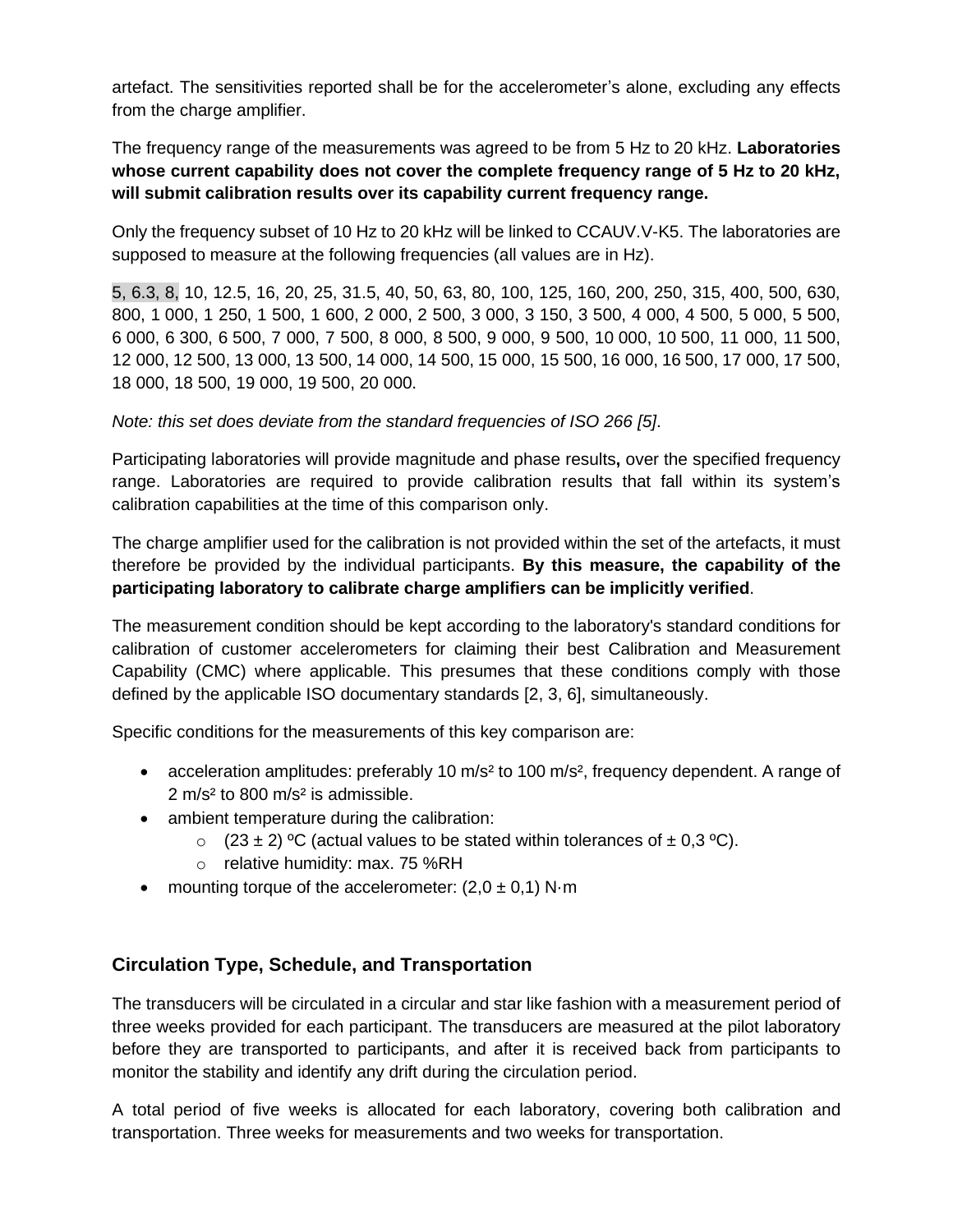The pilot laboratory are sensitive to the possibility of delays in transport, customs clearing and quarantine requirements imposed to comply with Covid 19 protocols.

## *Planned circulation period***:** Six months

## **Preparatory stage:**

Basic investigation, e.g. test of linearity and previous long-term stability analysis of transfer standards: April 2021 to August 2021. Envisaged circulation stability check on completion of device circulation: January 2022.

**Comparison Reference Values:** August 2021

**Start of first circulation period:** January 2022

**End of first the circulation period:** February 2022

**Stability Check 1:** March 2022

**Start of the second circulation period:** April 2022

**End of the second circulation period:** May 2022

**Stability Check 2:** May 2022

**Completion of the circulation period:** July 2022

**Draft report:** November 2022

*Final report***:** March 2023

The schedule is planned as follows:

See attached Excel file with schedule.

| <b>Participant</b> | <b>Country</b>          | <b>Measurement</b> |                               | <del>Transport of</del> |                     | <b>Monitoring</b> |                    |
|--------------------|-------------------------|--------------------|-------------------------------|-------------------------|---------------------|-------------------|--------------------|
|                    | <b>Code</b>             |                    |                               | <b>Artifacts</b>        |                     |                   |                    |
|                    |                         | <b>From</b>        | Τe                            | <b>From</b>             | Гο                  | <b>From</b>       | Тο                 |
| <b>NMISA</b>       | ZA                      |                    | <b>Stability measurements</b> | Apr 2021                | Aug 2021            |                   |                    |
| <b>NMISA</b>       | ZΑ                      | 16 Aug             | 3-Sept                        | 8 Sep                   | <mark>15 Sep</mark> |                   |                    |
| Reference          |                         | 2021               | 2021                          | 2021                    | 2021                |                   |                    |
| Values             |                         |                    |                               | <b>SA to</b>            |                     |                   |                    |
|                    |                         |                    |                               | <b>India</b>            |                     |                   |                    |
| <b>NPLI</b>        | $\overline{\textbf{M}}$ |                    |                               | <del>13 Oct</del>       | 20 Oct              |                   |                    |
|                    |                         | 20 Sep             | 8 Oct                         | 2021                    | 2021                |                   |                    |
|                    |                         | <mark>2021</mark>  | 2021                          | <mark>India to</mark>   |                     |                   |                    |
|                    |                         |                    |                               | SА                      |                     |                   |                    |
| <b>NMISA</b>       | $\mathsf{ZA}$           |                    |                               | 3 Nov                   | 10 Nov              | 25 Oct            | <mark>29 Ос</mark> |
| <b>Monitoring</b>  |                         |                    |                               | <mark>2021</mark>       | 2021                | 2021              | <mark>2021</mark>  |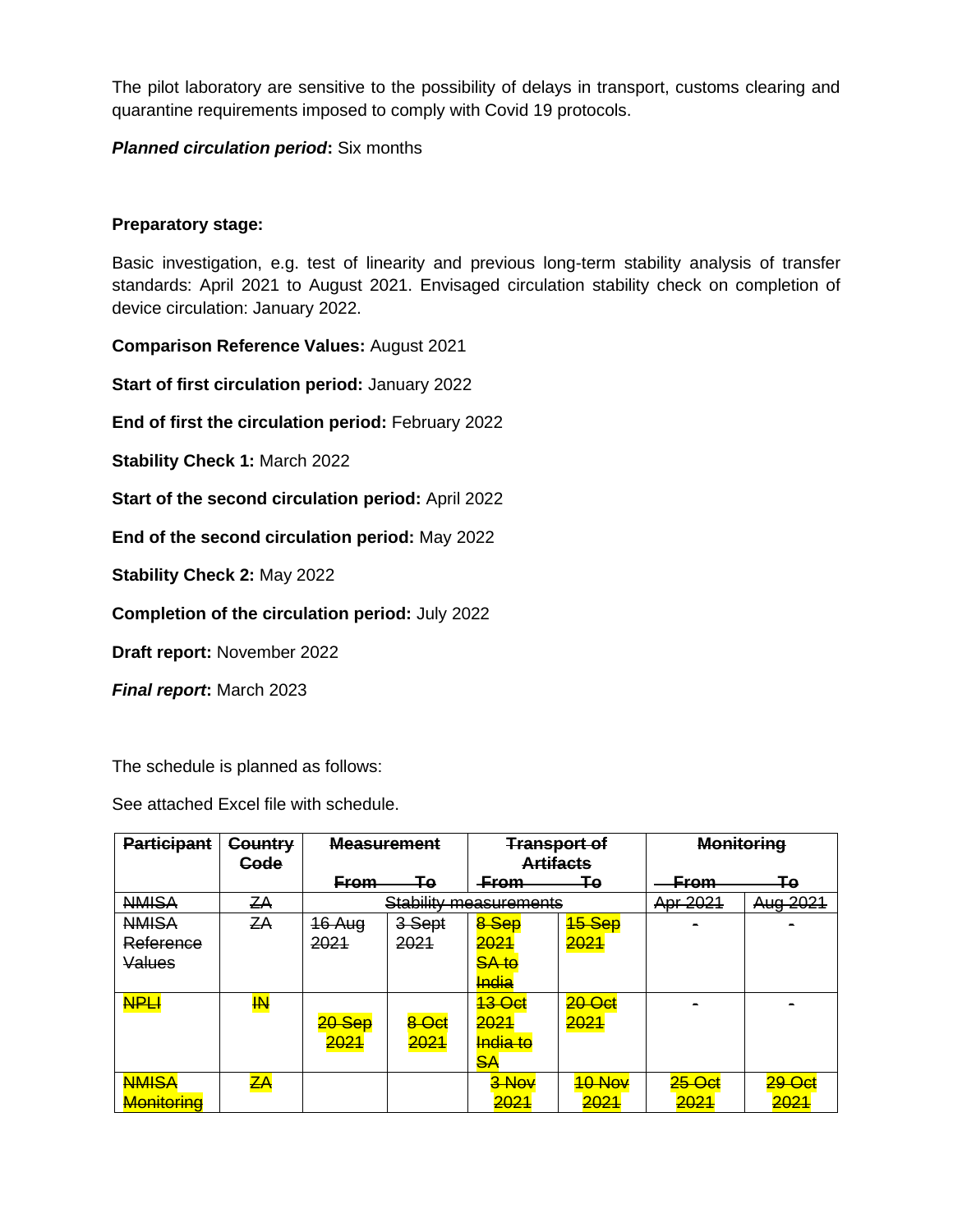| <b>Participant</b>         | <b>Country</b><br><b>Gode</b> | <b>Measurement</b>    |                | <b>Transport of</b><br><b>Artifacts</b>                |                           | <b>Monitoring</b>               |                          |
|----------------------------|-------------------------------|-----------------------|----------------|--------------------------------------------------------|---------------------------|---------------------------------|--------------------------|
|                            |                               | <b>From</b>           | Ŧө             | <b>From</b>                                            | Ŧө                        | <b>From</b>                     | ∓e                       |
|                            |                               |                       |                | <b>SA to</b><br><del>Thailand</del>                    |                           |                                 |                          |
| <b>NIMT</b>                | $H+$                          | 15 Nov<br><b>2021</b> | 3 Dec<br>2021  | 8 Dec<br><b>2021</b><br><b>Thailand</b><br>to SA       | 15 Dec<br>2021            |                                 |                          |
| <b>NMISA</b><br>Monitoring | $\overline{z}$ A              |                       |                | <del>12 Jan</del><br>2022<br><b>SA to</b><br>Argentina | <del>19 Jan</del><br>2022 | <del>3 Jan</del><br><b>2022</b> | <del>7 Jan</del><br>2022 |
| <b>INTI</b>                | <b>AR</b>                     | 24 Jan<br>2022        | 11 Feb<br>2022 | $16$ Feb<br>2022<br>Argentina<br>to SA                 | $23$ Feb<br>2022          |                                 |                          |
| <b>NMISA</b><br>Monitoring | $\overline{z}$ A              |                       |                |                                                        |                           | 28 Feb<br><mark>2022</mark>     | 4 Apr<br><del>2022</del> |

# **Transportation and Financial Aspects**

For transportation, the artefacts are packed in a protective aluminum box, which in turn is put into a card-board container.

The dimensions are: 39 cm x 27 cm x 19 cm

The approximated weight is: 2 kg.

The accelerometers must be sent by an international logistic service providing a tracking system. The transportation must include an insurance covering a total value of R 150 000 in case the set of accelerometers gets damaged or lost during transportation.

As an alternative the artefact may be hand carried by a member of the participating laboratory to the following laboratory, at the cost of the sending, not receiving, laboratory.

Each participating laboratory is responsible for its own costs for the measurements, transportation to following participant, and any customs charges as well as any damage that may occur within its country. The cost of transportation to the following (receiving) laboratory shall be covered by the participating (sending) laboratory.

# **Handling, Measurement and Analysis Instructions**

All participating laboratories must observe the following instructions:

- The charge amplifier used for the measurement of the accelerometer's response must be calibrated with equipment traceable to national measurement standards.
- *The SE accelerometers shall be mounted together with the mounting adapter, that comes attached to it. The combined SE accelerometer with adapter (SE Device) should be handled as a single mechanical unit for mounting.*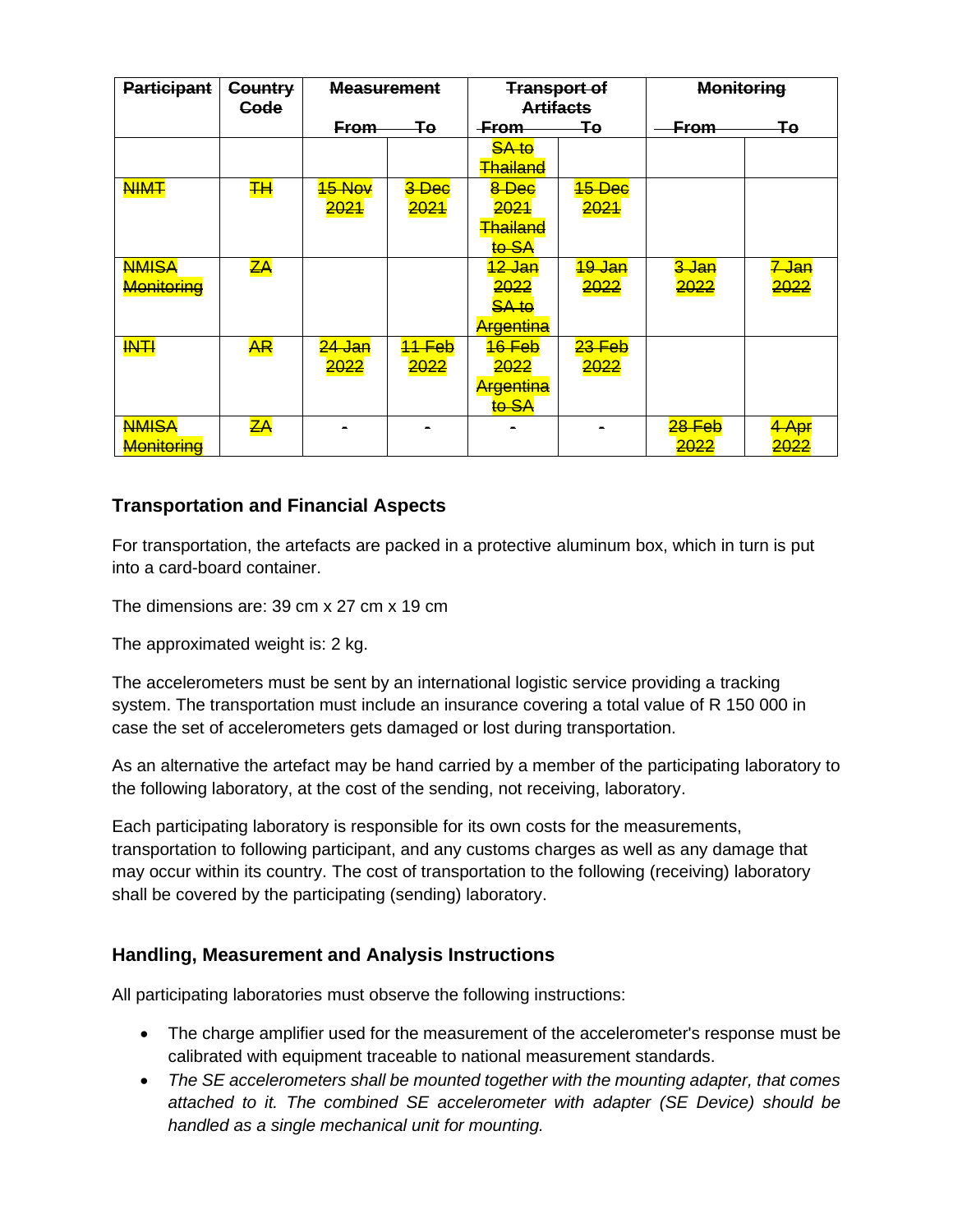- o *The mounting adapter must not be adjusted, loosened, or removed.*
- o *The mounting and dismounting torque between the adapter and the vibration exciter shall be applied via the mounting adapter.*
- o Do not apply mechanical force to the accelerometer itself when fastening or unfastening the SE device.
- The motion of the SE accelerometers shall be measured on the polished top surface of the mounting adapter that comes attached, close to the accelerometer's housing as indicated in Figure 1 on page 4.
- The motion of the BB accelerometer should be measured with the laser directly on the (polished) reference surface of the transducer **without any additional reflector, mirror, or dummy mass** (c.f. Figure 1 on page 4).
- The sensitivity at the reference surface of accelerometer shall be reported.
- The mounting surface of the accelerometers and the moving part of the vibration exciter must be slightly lubricated before mounting.
- To reduce the influence of non-rectilinear motion, the measurements should ideally be performed for at least three different laser positions which are symmetrically distributed over the respective measurement surfaces. *The number of positions will be calibration system dependent.*
- For each accelerometer, the calibrations are to be carried out in accordance with the usual procedure of the participating laboratory.
- It is advised that the measurement results should be compiled from complete measurement series carried out at different days under nominally the same conditions, except that the accelerometer is remounted, and the cable re-attached.
	- o **The standard deviation of the subsequent measurements should be included in the report**.
- The contribution of the conditioning amplifier shall be included in the Uncertainty of Measurement (UoM).

# **Communication of the Results to the Pilot Laboratory**

Each participating laboratory will submit one printed and one signed calibration report for each accelerometer configuration to the pilot laboratory including the following:

- A description of the calibration systems used for the comparison, including the mounting techniques for the accelerometer.
- A description of the calibration methods used.
- The calibration results, including the relative expanded uncertainty of measurement, and the applied coverage factor for each value.
- A detailed uncertainty budget for the system covering all components of measurement uncertainty (calculated according to GUM, [6, 7, 8]). Including among others information on the type of uncertainty (A or B), assumed distribution function and repeatability component.

In addition, each participating laboratory will receive an electronic Excel spreadsheet prepared by the pilot laboratory, where the calibration results must be filled in following the structure given in the Excel file. The use of the electronic spreadsheet for reporting is **mandatory.** The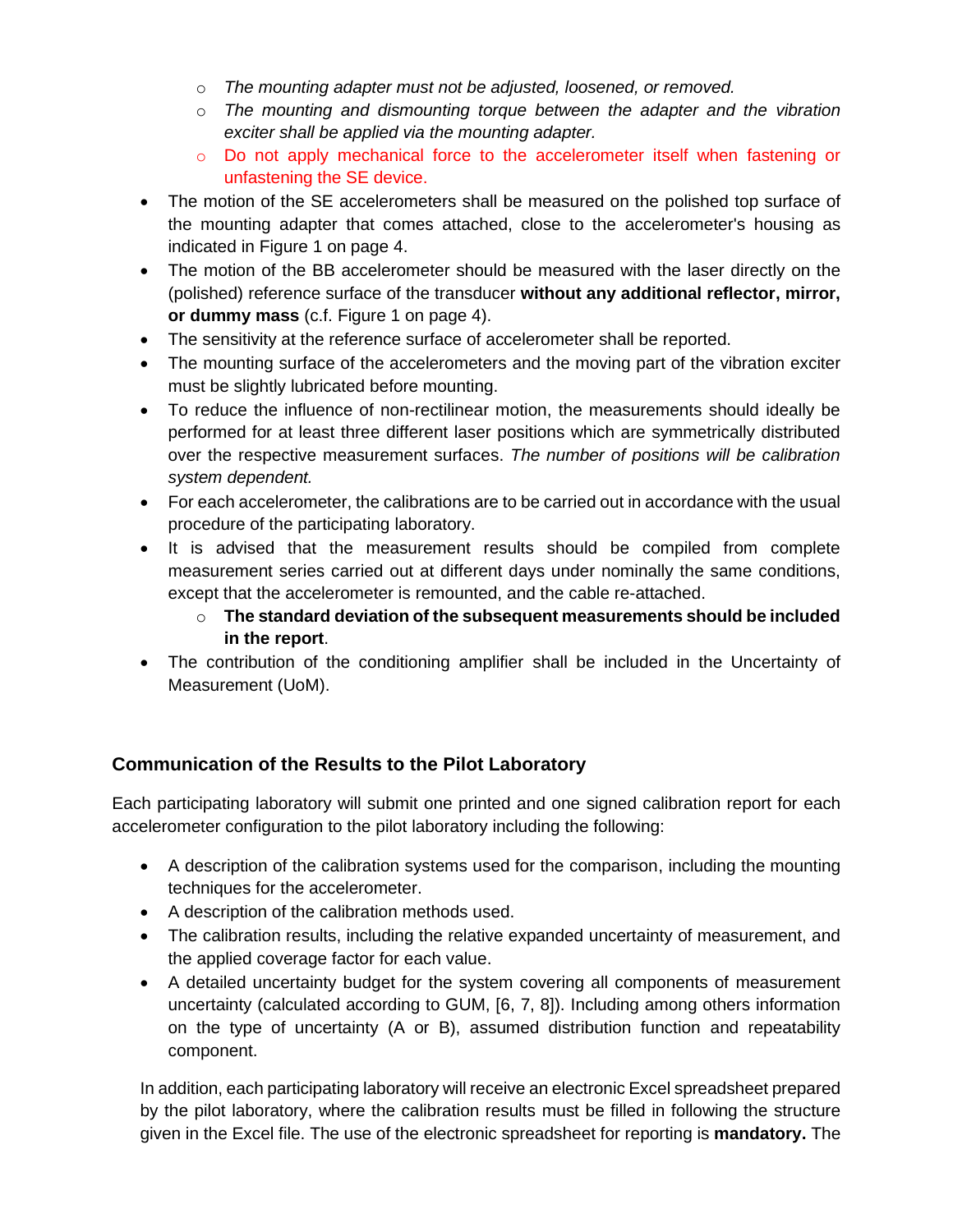consistency between the results in electronic form and the printed and signed calibration report is the responsibility of the participating laboratory. The data submitted in the electronic spreadsheet shall be deemed the official results submitted for the comparison.

The results must be submitted to the pilot laboratory within four weeks after the measurements were completed by the participating laboratory.

The pilot laboratory will submit its set of results to the executive secretary of CCAUV in advance to the first measurement of the first participating laboratory.

## **Remarks on the Post Processing**

Presuming consistency of the results as evaluated in [9], the CRVs and the degrees of equivalence (DoE) will be determined by comparing the laboratory observed values with the reference values obtained from primary calibration as stated in clause **Devices Under Test and Measurement Conditions.**

## **Degrees of equivalence with respect to the Comparison Reference Values**

The unilateral DoE is to be calculated for the participants will be referred to the CIPM KCRV (CCAUV.V-K5) after linking provided by NMISA. The equations shall include the uncertainty added by the linking process.

The unilateral degrees of equivalence with respect to the CRVs will be calculated according to:

$$
d_{i, CRV}(a) = x_i(a) - x_{CRV}(a)
$$
 (1)

$$
u^{2} = \begin{cases} u_{i}^{2}(a) - u_{CRV}^{2}(a) \text{ for results within the LCS} \\ u_{i}^{2}(a) + u_{CRV}^{2}(a) \text{ for results not within the LCS} \end{cases}
$$
 (2)

$$
u_{i,KCRV}^2(a) = \begin{cases} u_i^2(a) - u_{KCRV}^2(a) \text{ for results within the LCS} \\ u_i^2(a) + u_{KCRV}^2(a) \text{ for results not within the LCS} \end{cases}
$$
 (3)

## **References**

- [1] ISO 2041 "Mechanical vibration, shock and condition monitoring Vocabulary."
- [2] ISO 16063-1 "Methods for the calibration of vibration and shock transducers -- Part 1: Basic concepts."
- [3] ISO 16063-11 "Methods for the calibration of vibration and shock transducers -- Part 11: Primary vibration calibration by laser interferometry."
- [4] BIPM, "Recommendations from the Working Group on the Implementation and Operation of the CIPM MRA", 23rd August 2016 [http://www.bipm.org/utils/common/documents/CIPM-MRA-review/Recommendations](https://www.bipm.org/utils/common/documents/CIPM-MRA-review/Recommendations-from-the-WG.pdf)[from-the-WG.pdf.](https://www.bipm.org/utils/common/documents/CIPM-MRA-review/Recommendations-from-the-WG.pdf)